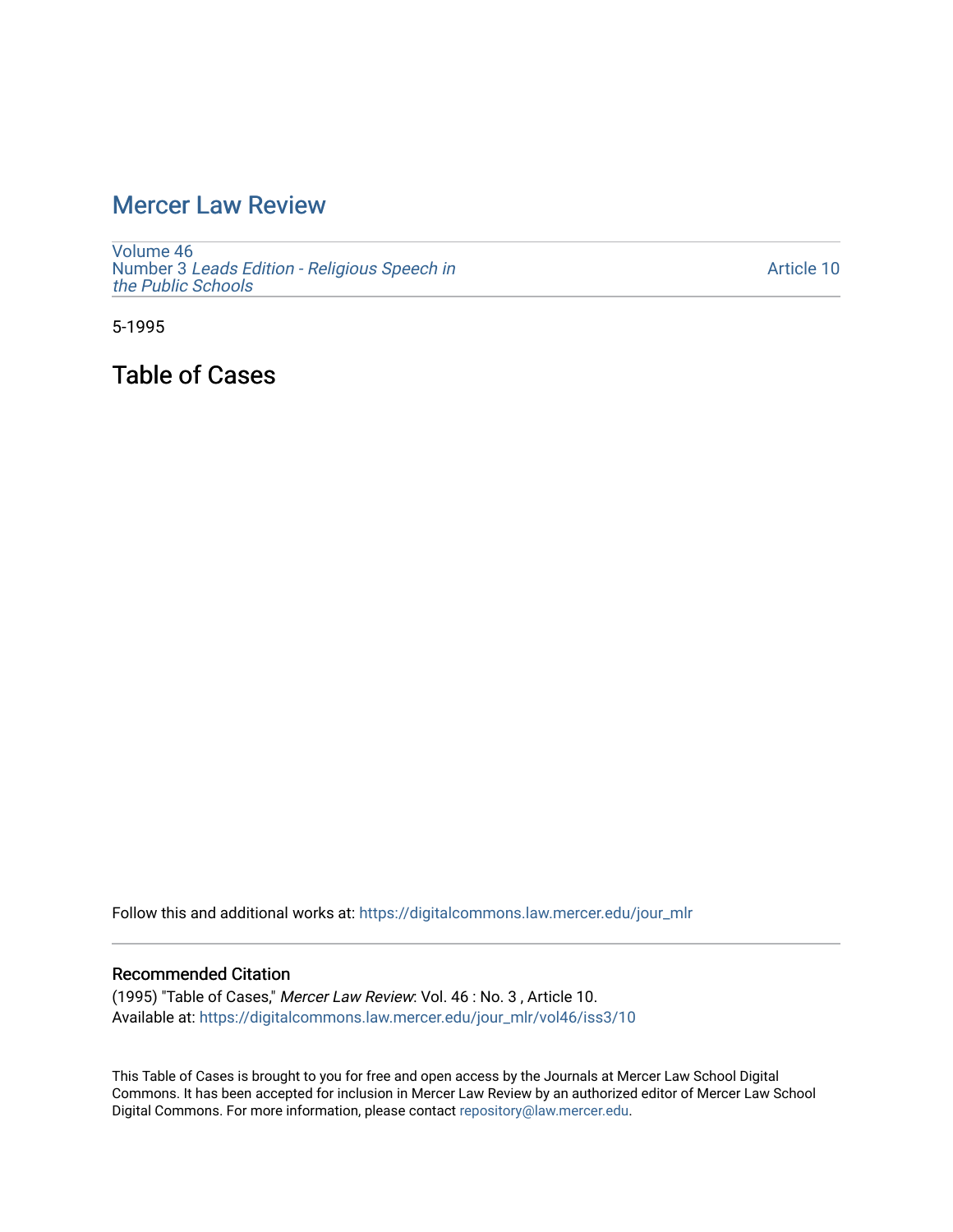## **Table of Cases**

- Adler v. Duval County School District, **1186, Lamb's** Chapel v. Center Moriches Union **1187**
- Aguilar v Felton, **1192**
- American Civil Liberties Union of New Jersey v. Blackhorse Pike Regional School District, 1117
- Bethel School District No. 403 v. Fraser, **1118**
- Board of Education of Kiryas Joel Village School District v. Grumet, 1189
- Califano v. Yamasaki, 1202
- Cantwell v. Connecticut, 1200
- Carroll v. President & Commissioners of Princess Anne, 1202, **1206**
- Ceniceros v. Board of Trustees of the San Diego Unified School District, 1049
- Cheffer **v.** McGregor, **1199**
- County of Allegheny v. **ACLU, 1165**
- DeNooyer v. Livonia Public Schools, **1031**
- Doe v. Duncanville Independent School District, 1148
- Doe **v.** Small, **1068**
- Edwards v. Aquillard, **1113**
- Eisenstadt v. Baird, **1162**
- Engel v. Vitale, **1056, 1098, 1113, 1127**
- Everson *v.* Board of Education of Ewing Township, **1069, 1113, 1125, 1191**
- Flagburning Cases, **1162**
- Frisby **v.** Schultz, **1208**
- Garnett v. Renton School District, **1053**
- Good News Good Sports Club v. School District of Ladue, 1041, **1083**
- Grayned **v** City of Rockford, **1037**
- Griswold **v.** Connecticut, **1162**
- Harris v. Joint School District No. 241, **1117**
- Hazelwood School District v. Kuhlmeier, **1023**
- **ISKCON v.** Lee, **1029**
- Jones v. Clear Creek Independent School District, **1099,** 1143
- Keyishian v. Board of Regents of the University of New York, 1201
- Free School District, **1037, 1038**
- Larkin v. Grendel's Den, Inc., **1192**
- Lee **v.** Weisman, **1058, 1060, 1078, 1097, 1099, 1116,** 1143, **1157, 1171, 1173, 1176, 1184, 1192**
- Lemon v. Kurtzman, 1040, **1059, 1125, 1173, 1176, 1191**
- Lovell v. City of Griffin, **1080**
- Lynch v. Donnelly, **1109, 1165**
- Lyng **v.** Northwest Indian Cemetery Ass'n, **1158**
- Madsen v. Women's Health Center, 1197
- Marsh v. Chambers, 1108, **1168,** 1173
- McGowan **v.** Maryland, **1165**
- Milk Wagon Drivers Union of Chicago, Local 753 v. Meadowmoor Dairies, 1208
- **NAACP** v. Button, 1201
- **NAACP** v. Claiborne Hardward Co., **1202, 1206**
- National Society of Professional Engineers v. United States, **1208**
- Operation Rescue **v.** Women's Health Center, **1199**
- Pope **v.** East Brunswick Board of Education, 1047
- Reynolds v. United States, **1191,** 1200
- Roe **v.** Wade, **1207**
- Schneider v. New Jersey, 1200
- School District of Abington Twnship v. Schempp, **1056, 1113, 1125**
- Shelton v. Tucker, 1200
- Shumway v. Albany County School District, **1080**
- Slotterback v. Interboro School District, **1035**
- Stone **v.** Graham, **1056, 1057**
- Swift **& Co. v** United States, 1201
- Tinker v. Des Moines Independent Community School District, **1019,** 1112
- United States v. W.T. Grant Co., 1201, **1206**
- Wallace v. Jaffree, **1110, 1113**
- Walz v. Tax Commission, **1125**